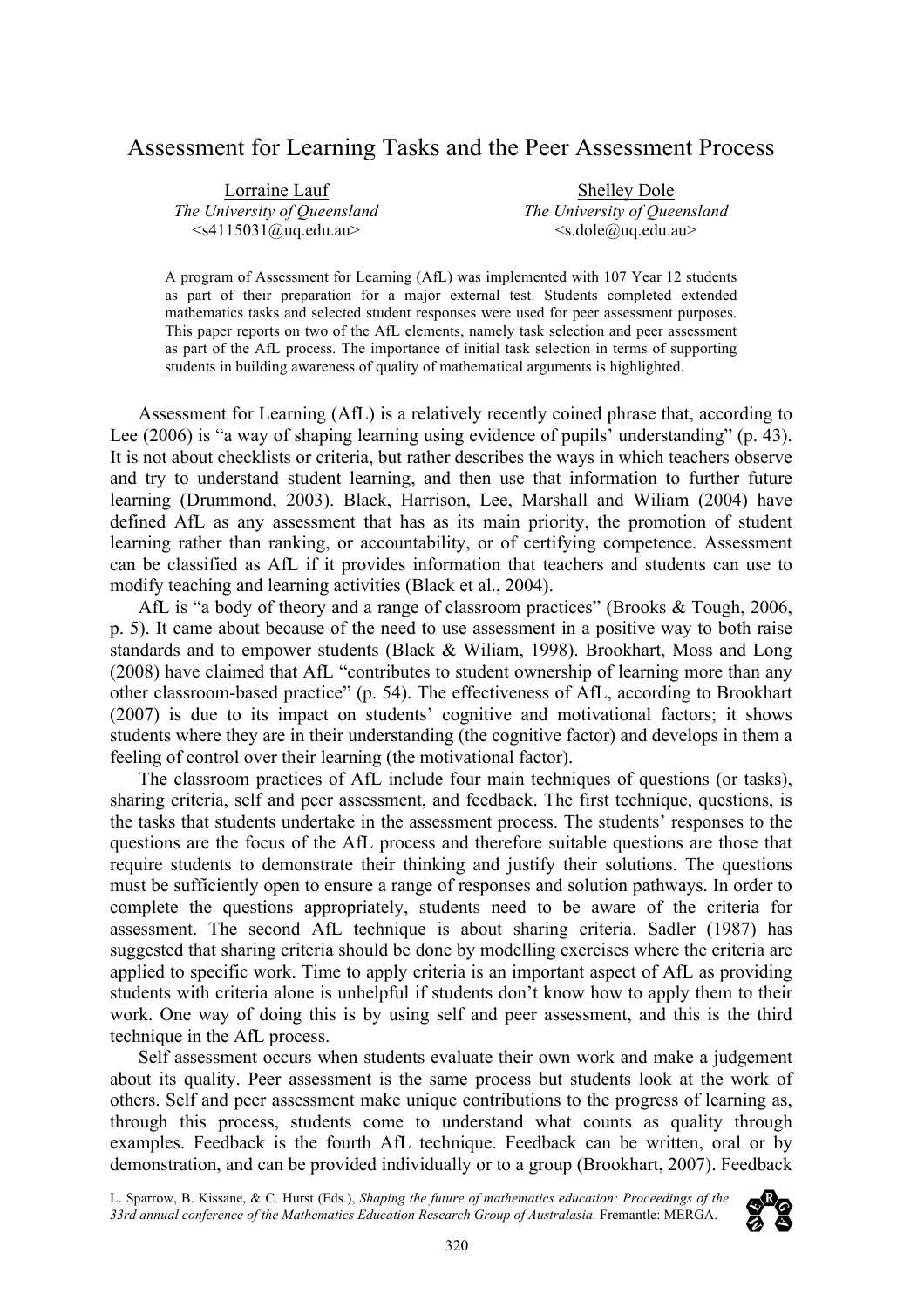can come from the teacher or from peer assessment. The most useful feedback contains information that a student can use, in that it focuses on the quality of the work and provides suggestions on what to do to improve. This is particularly helpful to lower achieving students as it shows that effort can help them to improve (Boston, 2002).

Implementing AfL is not a simple process. Marshall and Drummond (2006) have stated that implementing AfL effectively is actually difficult to achieve in practice, possibly because there is no simple recipe for it. AfL will look different in every classroom and teachers need to develop ways of incorporating its ideas into their own practice (Wiliam, 2005). Successful AfL is also predicated on teachers' beliefs about the nature of learning and assessment, and is dependent upon the degree to which the teacher values student autonomy and makes this an explicit aim of their teaching. AfL therefore, challenges notions about assessment and the students' role in the assessment process. Few studies provide prescriptive guidelines for AfL, and for mathematics in particular, there is even more limited guidance on how to implement AfL (Wiliam, 2008), compounded by a dearth of tested tasks (Black, et al., 2004). Even less is published literature relating to AfL in a senior (Year 12) Mathematics classroom.

## The Study

This study was undertaken with Year 12 students, to explore the potential of AfL in preparing them to undertake a major external exam. In the state in which this study was conducted (Queensland), there are no subject-based external examinations. Instead, all Year 12 students undertake external assessment in the form of a core skills test that examines knowledge and skills. This test, the Queensland Core Skills (QCS) test, is used to compare the achievement of students doing different subjects at different schools. QCS test results are used to scale school results in order to determine overall Year 12 positions of students. The QCS test is high-stakes, and many Queensland high schools spend much time preparing students for it. The test does not assess knowledge of specific Year 12 subjects but rather a set of 49 generic skills, called the Common Curriculum Elements (CCEs). Examples of these are: interrelating ideas/themes/issues; hypothesising; judging/evaluating; criticising; justifying; reaching a conclusion which is consistent with a given set of assumptions; translating from one form to another (QSA, 2009). Although generic, some CCEs are more specific to mathematics, as indicated in the following list: graphing; calculating; estimating numerical magnitude; approximating a numerical value; substituting in formulae; structuring/organising a mathematical argument.

The Queensland Studies Authority (QSA), as the administering body of the QCS test, states that Year 10 knowledge of mathematical operations is assumed. Mathematical (referred to as numeracy) items on the QCS are extended tasks that require higher order mathematical thinking, high-level analysis and problem solving skills. Statistics on school performance on the QCS test are available from the Queensland Studies Authority (QSA). For the school where the research was undertaken, results indicated that there was potential for improvement in students' scores on items that assess the common curriculum elements related to numeracy. The focus of this study was on the specific CCE of structuring/organising a mathematical argument.

The participants comprised all the Year 12 students ( $n = 107$ ) enrolled at a girls' high school in Queensland, Australia. The majority of the girls were 16 or 17 years old. Data sources in this project included four extended mathematics tasks, a survey and interviews. The four tasks used in this study (Barbie, Pegs in Holes, Greek Flag, Pi), were selected on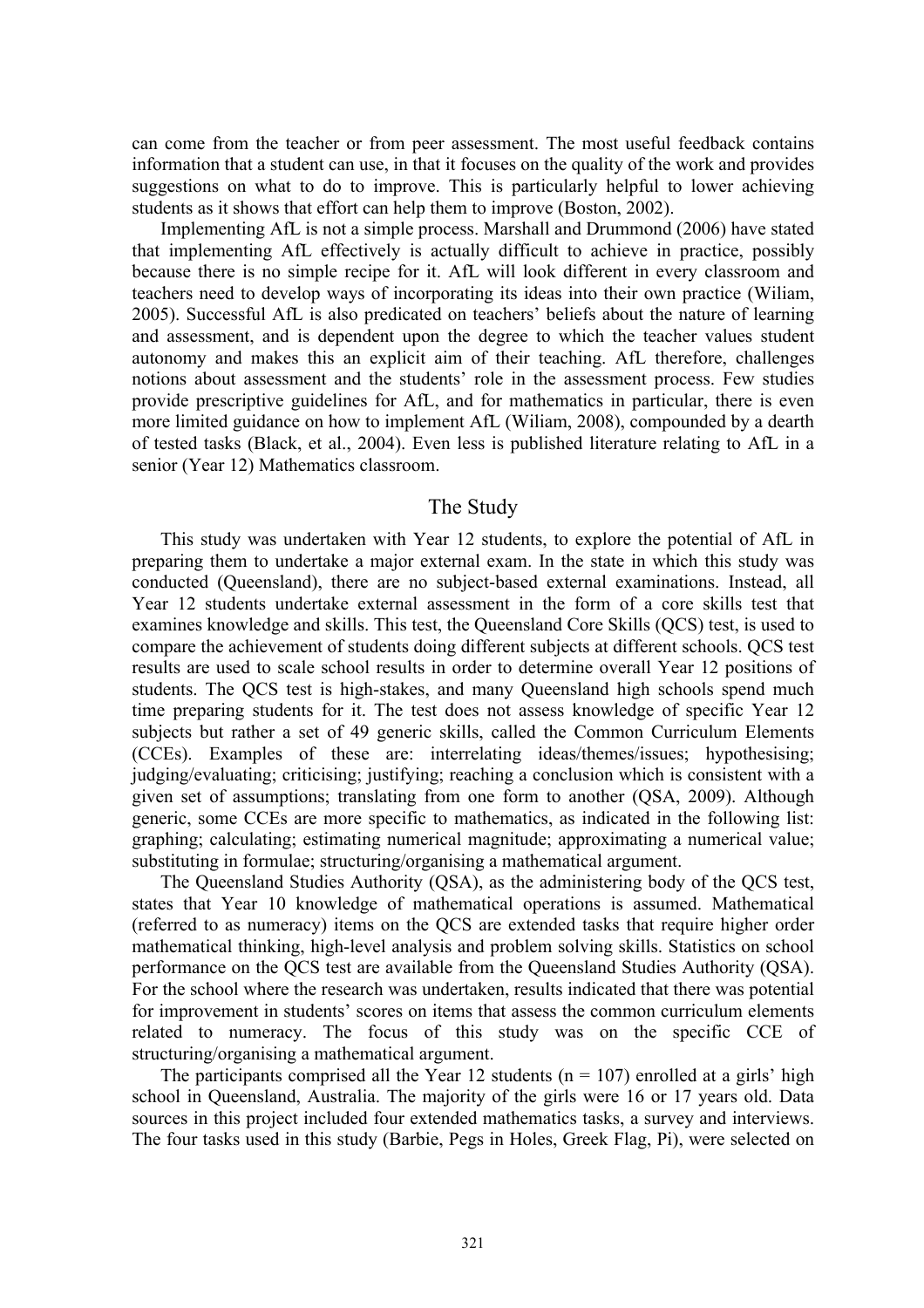the basis of open-endedness and requirement of a mathematical argument for solution. A brief description of each of these tasks follows.

The *Barbie* task provides students with a set of measurements of a Barbie doll and an 'average' teenage girl: height, leg length, waist, hips, feet, neck length and neck circumference. Students are required to use some of the measurements to develop a convincing mathematical argument showing why it is unrealistic for girls to aim to look like Barbie. The *Pegs in Holes* task asks students to explain which fits better: a square peg in a round hole or a round peg in a square hole? No other information is given and students are expected to set up their own sketch and dimensions of squares and circles. This could be done using formulae for areas of squares and circles, or using specific numbers for the dimensions. Students would need to define 'fit' and to calculate the proportion or percentage fit according to their definition. The *Greek Flag* task was taken from a 2008 QCS test. In this task, a picture of the flag is given, together with a brief description of the sizes of the stripes and the ratio of height to length. The question asks students to calculate the exact fraction of blue on the flag and explain their reasoning. The *Pi* task was also taken from a previous QCS test. This task requires the calculation of an incorrect value of  $\pi$ , given a description in words of how to perform the calculation. The task asks students to translate from words into algebra and requires students to show all steps.

The survey was printed on a double-sided A4 sheet of paper and consisted of four sections seeking information on: demographic details, and students' opinions on QCS in general, QCS preparation, and the AfL process. Apart from the background information items, all other items followed the same format, providing a statement and asking the students to indicate the degree to which they agreed or disagreed (using a 5-point Likert scale) with each statement. The survey was designed to take approximately 5-10 minutes to complete.

The interview consisted of four structured questions: How did you feel about the AfL process? Did the peer assessment component help? How did you find the AfL tasks? Do you feel nervous/apprehensive about the forthcoming QCS test? Please elaborate. The interview took approximately 10-15 minutes.

#### *Procedure*

The AfL process can be loosely described as a series of steps, with students presented with tasks, the criteria for task completion discussed and analysed, and students then undertaking the tasks, with student responses used for peer and self-assessment purposes. Students thus receive feedback on the quality of responses in relation to the criteria. To support students' learning, the process is repeated to enable students to apply their knowledge about criteria to new tasks.

In this study, this was the process followed. But, without clear guidelines, the study proceeded in a somewhat tentative and exploratory manner. Five QCS preparation lessons of approximately 40 minutes each were used for AfL in this study over a course of five weeks. In the first lesson, discussion of quality in relation to a mathematical argument was the focus. Criteria for assessment of extended mathematical tasks were shared with the students. Students were then presented with the *Barbie* task and were given time to discuss possible approaches to the task. Students began the task in the lesson then completed it for homework. Their completed responses were collected by the teacher/researcher who analysed all responses, selecting a variety to share with students in the following lesson. In the second lesson, students analysed the selected responses against the criteria. They were then given the second task, which was completed for homework. This cycle was repeated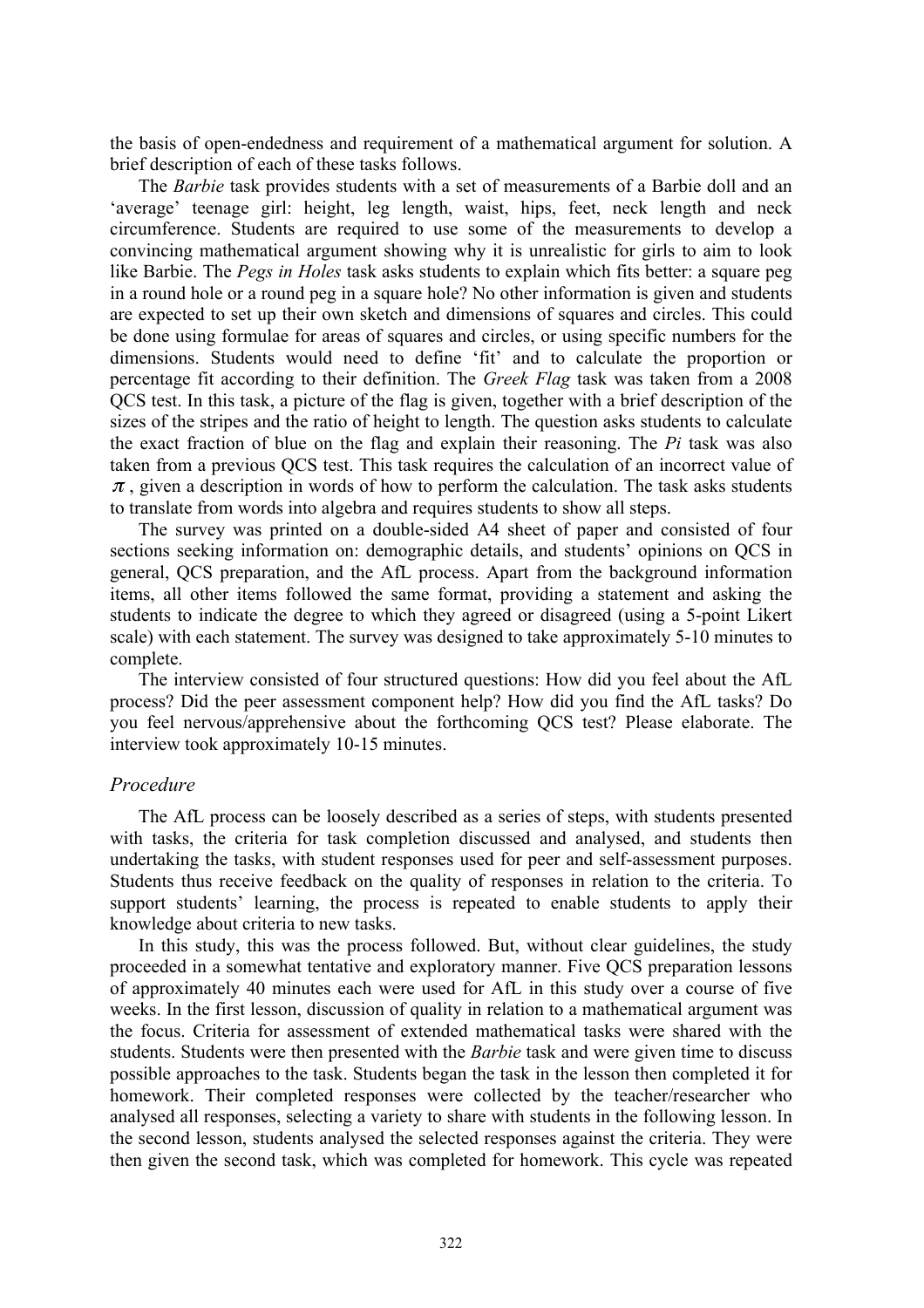for the third lesson and fourth lesson. In the final lesson, students completed the fourth task under test conditions.

## Results

This paper focuses on results associated with the process of task selection and peer and self-assessment. Students' responses to Tasks 1 (*Barbie*), 2 (*Pegs in Holes*) and 3 (*Greek Flag*) showed great variety, and served as an excellent resource for self and peer assessment and feedback. Analysis and selection of tasks for the AfL process was for the purpose of stimulating discussion and providing students with opportunities to deepen their understanding of what constitutes quality in mathematical arguments. Therefore, students' performances on these tasks were not collated to determine the number of students who scored at particular levels, but rather were analysed for their potential for classroom use.

In the first lesson, to focus their attention on the concept of quality, students were given a chocolate. While they were eating the chocolate they were asked to find words to describe quality chocolate. This laid the groundwork to ask students to consider criteria for determining quality in relation to a mathematical argument. Standard criteria used in Queensland for assessing extended mathematics tasks were then displayed, and students recognised their own suggestions (but in different words) in these statements. In sharing criteria, it was hoped that students would develop greater awareness of the features of high quality responses to mathematics tasks: correct interpretation of the situation; use of effective and appropriate strategies to solve the problem; language and mathematics used accurately and appropriately; procedures justified; logical reasoning used to develop convincing arguments to support a conclusion or result. The *Barbie* task was then presented and students were given time to discuss possible solution pathways they might take. This discussion time was animated and sustained for approximately 20 minutes. Students completed the task at home and returned their responses the next day. Of the selected responses, the teacher/researcher typed the responses to ensure author anonymity.

*Barbie* responses 1, 2 and 3 were selected because they provided some impressive use of mathematical calculations and/or use of mathematical procedures, but only at a superficial level. *Barbie 1* provided many percentages and the dialogue was presented with authority. The following is an excerpt:

With the careful use of ratios and percentages it was found that *Barbie's* leg length in real life would be 77% longer than an average teenage girl's…Many more convincing comparisons could be made if needed.

These words attempt to communicate mathematically but are too vague and do not explain the underlying calculations. Furthermore, the 77% is incorrect.

*Barbie 2* took a much more structured approach, providing a data table. All the numbers were presented without explanation, but were correct. A ratio approach was used for the calculations. The response, however, did not use the calculated numbers effectively and did not produce a mathematical argument to answer the question. It seemed to expect the reader to come to conclusions without thorough explanation and communication.

*Barbie 3* included some complicated ratios that were used to compare *Barbie* measurements with the teenage girl, as follows:

A normal teenage girl has a bust-waist-hip measurement of 88: 72: 96. However when Barbie is enlarged to the average height, her body measures 81.5: 48.3: 75.4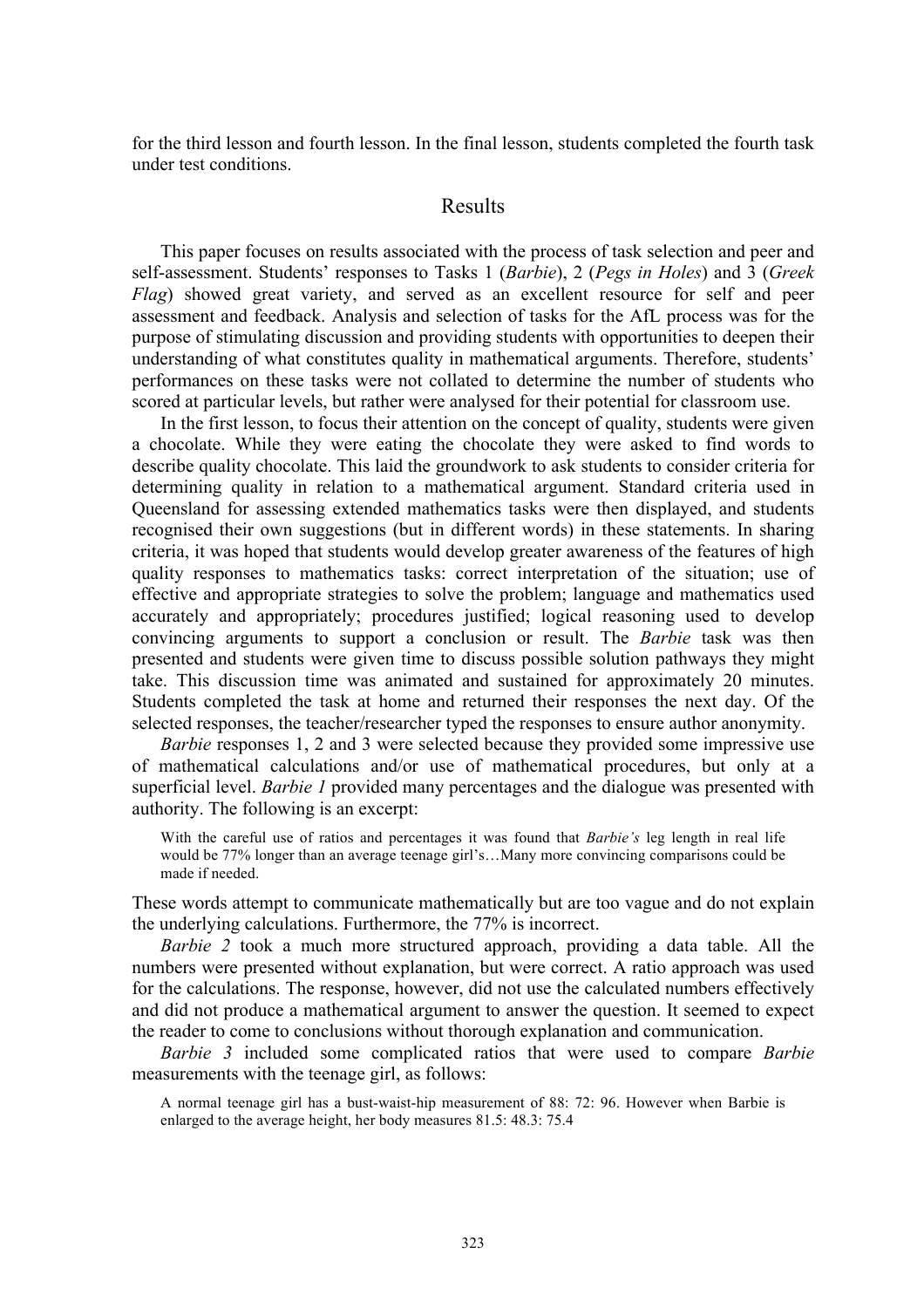The response did not communicate the basis or method of calculation. The response made other claims about *Barbie's* proportions but the numbers were not believable because they were not explained or justified. This response did not present a convincing argument.

When these first three responses were shown (consecutively) to the students and they were asked to comment on their quality, there was a general agreement that these responses were quite convincing, although they were quite weak in their mathematical argument. The students were impressed with the use of mathematical calculations and the authoritative presentation, referring to criteria statements to support their evaluations. The teacher/researcher needed to intervene to challenge students to critically interrogate the criteria as they analysed the selected responses. Through this process, students came to realise that these first three responses were not very convincing at all. When shown *Barbie 4* response, the students stated that it contained many unsubstantiated numbers and claims; that the numbers were not believable because there was no communication of how they were calculated.

*Barbie 5* was deemed to be one of the best responses submitted. It explained clearly why a teenager's height is six times that of *Barbie*, as follows:

When measuring your product it stands at 29cm, a teenage girl's height is approximately 175cm. That means a young girl is six times taller than the Barbie doll.

The response then used this factor of six to scale down the teenager's other measurements:

If the proportions and measurements of the other body parts of the Barbie doll are to be realistic you would divide all the humans' measurements by six.

The response then concluded (correctly) that *Barbie's* waist was the dimension that was most significantly out of proportion.

The most staggering discovery was the difference in the waist measurements. The current Barbie has a waist of 8cm, if this was to be realistic for the height of the Barbie you would divide the average waist of a human by six and find that it is 12cm.

When *Barbie 5* was presented, students commented that it was a simple, wellcommunicated response. They noted that it used a few well-chosen dimensions, explained the basis for calculations, and communicated findings clearly. For most students, this response highlighted the inadequacies of the previous four responses. The teacher/researcher had very little involvement in this discussion, as students were able to work this out for themselves. This was reassuring for the teacher/researcher as it seemed that the process of peer assessment was having an impact in terms of training students to recognise a quality mathematical argument. Students were then presented with *Pegs in Holes* and after discussing possible approaches, were required to complete it for homework.

For the *Pegs in Holes* task, *Pegs 1* response was selected because it was a fairly common incorrect answer. *Pegs 1* showed a circle with dimensions that fitted into a square with correct calculations of the areas for each. The respondent then tried to fit that particular square into the same circle, without changing the dimensions of either. Of course, the square would not fit and it was impossible to come to a conclusion about which was the better fit. The dimensions of one of the shapes would be required to change for there to be a fit. *Pegs 2* response was chosen because it was a well-presented, elegant solution. Numbers were selected to make the circle fit into the square, and areas were calculated. The method then kept the same square but increased the size of the circle to make the square fit into it. In order to compare the fit of both, the response compared the percentage of wasted space. The lower the percentage of wasted space, the better the fit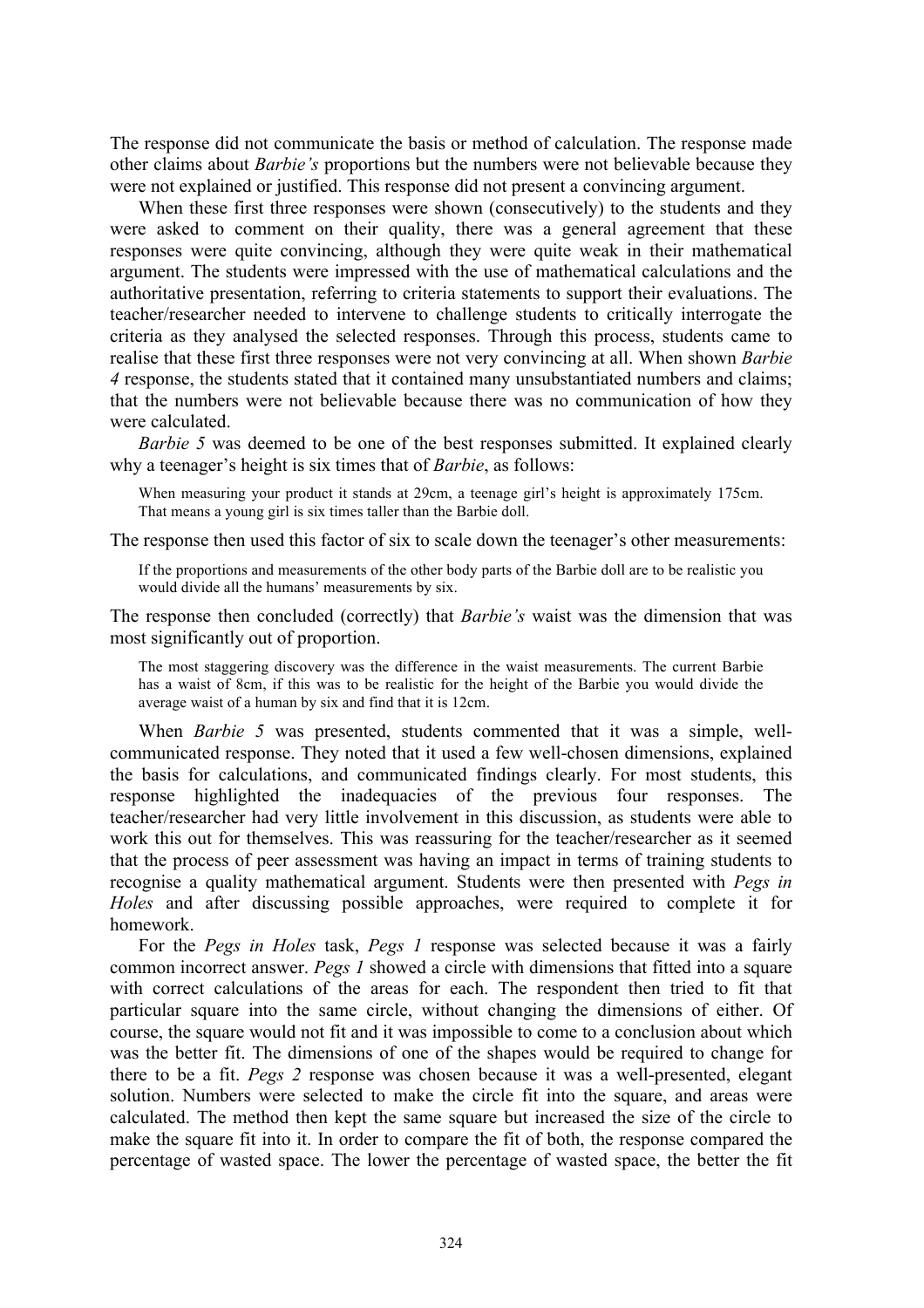would be. *Pegs 3* response took a more algebraic approach because it did not use specific numbers for any of the dimensions – variables were used. It looked at the fraction of the total space used up by the inside shape. The more space used up, the better the fit. This approach demonstrated the concept for all squares and circles that fit into each other, providing a convincing mathematical argument using algebra. The third response concluded as follows:

The circle in the square fits better as the circle takes up 78% of the squares area. A square in a circle the square only takes up 63% of the circles area. Therefore the better fit is the circle within the square.

By the time these three responses were presented, the students seemed to have become more discerning and were more critical when assessing their peers' work. In the third lesson of this AfL sequence, the students were presented with the *Greek Flag* task, and after initial discussion time, were required to complete it for homework.

The third task involved calculating the exact fraction of blue in the *Greek Flag*. Although this question appeared to be relatively straightforward, it was by far the most difficult task to complete correctly. Four responses were selected. *Flag 1* response gave the answer: one-half. This was a very superficial answer and it can be seen clearly from the drawing of the flag that this answer was wrong. *Flag 2* was a slightly better response because it attempted to explain that  $\frac{5}{9}$  was blue. This is correct for one of the sections of the flag. *Flag 3* was selected because it was well set out and provided a clear explanation. It divided the flag into three sections, all clearly labelled (top left, top right and bottom), and calculated the amount of blue for each. It then calculated the whole area and explained how it worked out the fraction of blue:

First I measured all the blue sections. Then I calculated the areas of the rectangles and squares by using the formula: L x W. I then measured the length and height of the whole flag and calculated its area. Fraction of blue = Total blue area Total area

not use the given ratio of height to length to determine the dimensions of the various blue Unfortunately, despite the detailed explanation, it cannot yield the correct answer. It does sections. Instead, dimensions were measured using a ruler, with the associated measurement error. As a result, it was not possible to calculate the exact fraction of blue and the response did not answer the question, which was to calculate the exact fraction of blue. *Flag 3* demonstrated that, even though mathematical communication is very important, it needed to communicate correct mathematics that answered the question. *Flag 4* was selected because it was a correct answer with a clear explanation of the method. It showed clearly how it scaled up the given ratios of the dimensions of the flag to arrive at useful dimensions for the whole flag as shown:

```
Given Height: Length
  = 2 : 3
  = 1 : 1.5
  = 9 : 13.5
So the flag is 9 units high and 13.5 units long.
Total area = 9 \times 13.5= 121.5
```
The response divided the flag into three regions and correctly calculated the area of blue in each. It then proceeded in a similar way to *Flag 3* by adding up all of the blue areas, and working this out as a fraction of the total:  $137/243$ .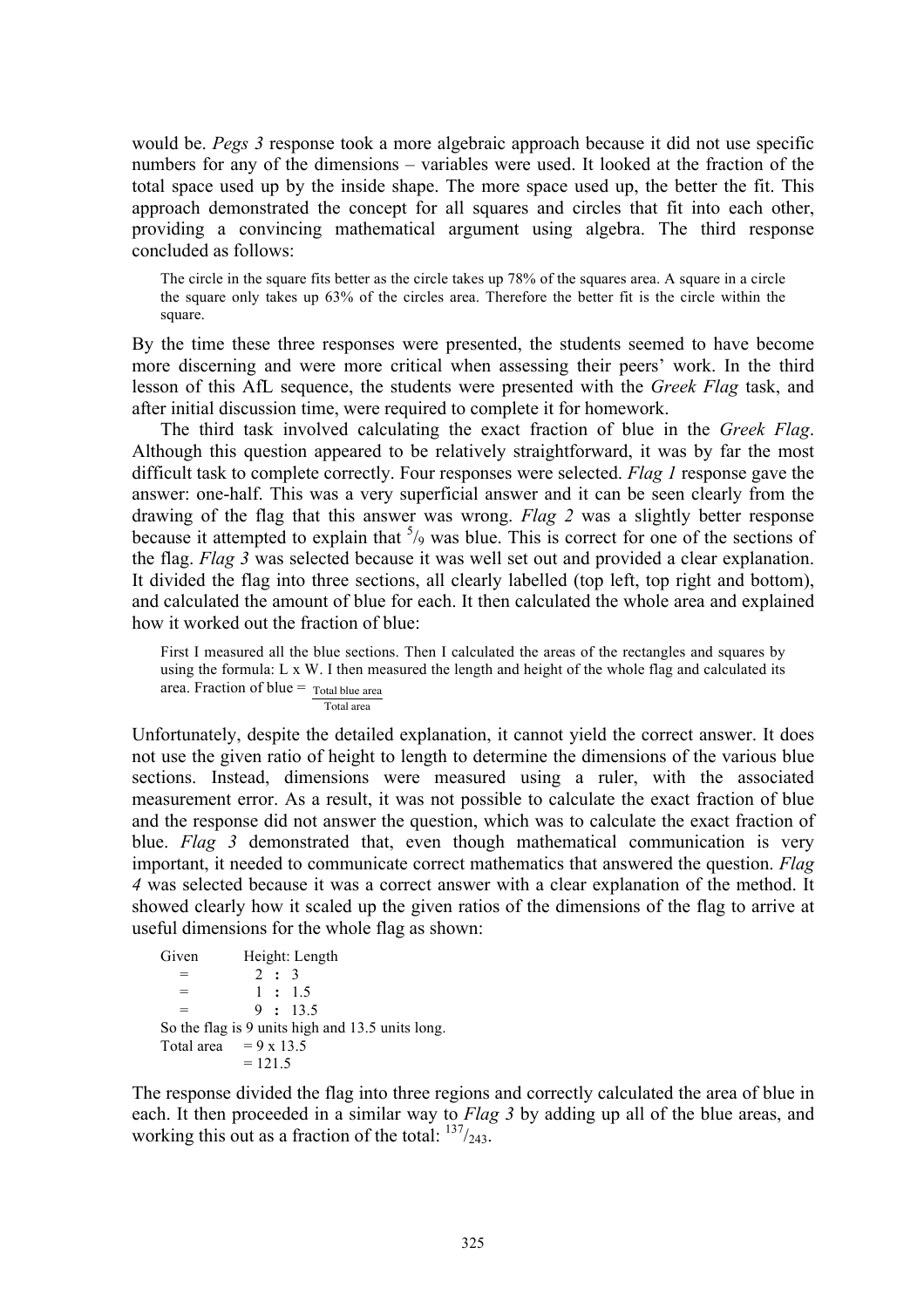When shown the response by *Flag 1*, the students readily identified the limitation of the response, and similarly for *Flag 2* although the students rated *Flag 2* higher than *Flag 1*. For *Flag 3* however, they were more hesitant to identify the limitations of the response, as they were impressed with the clear presentation of the mathematical argument. The teacher then reminded students of the question and asked them if the exact, rather than estimated area had been identified in the responses. When students were presented with the response by *Flag 4*, they could see the depth of response but also realised the effort required to achieve such a response. When students realised that the task required an actual answer of  $137/243$ , there was a strong murmur of unrest throughout the room as the majority of students knew that they had not achieved this result. As a previous QCS task, the teacher was able to provide a second level of feedback to the students on each of the four selected responses using QCS criteria. Scoring of this QCS task was via a 7-point scale, with the criteria summarised as follows:

| $A =$ correct answer explained                    | $E =$ one aspect correct      |
|---------------------------------------------------|-------------------------------|
| $B =$ one mechanical error                        | $N =$ unintelligible response |
| $C$ = correct wording leading to a rounded answer | $Q = no$ response             |
| $D = two$ aspects correct                         |                               |

Only *Flag 4* would score an 'A' on a QCS test, with *Flag 3* scoring a 'C'. In the previous lesson, students were seen to readily attempt the *Greek Flag* task, but the majority of responses were a version of the *Flag 3* response – an estimate rather than an exact solution. Receiving this feedback was visibly unsettling at this point in the AfL program.

#### Discussion

The purpose of AfL is to promote students' learning, yet there are few specific guidelines, and none for Year 12 students preparing for a high-stakes test. In this study, the first challenge was finding appropriate tasks. According to Marshall and Drummond (2006), teachers implementing AfL are more successful if they select and sequence questions that demand high quality dialogue, deep thinking, and require clarification and refinement of answers. Such questions require challenging mathematical activity and advanced mathematical communication skills (Black et al., 2004). For this study, the literature provided little practical guidance. The teacher/researcher developed and modified tasks that were very different from each other, but appeared to serve as good AfL questions at two levels: first, their solutions were not immediately obvious and required students to devise a plan of attack, and second, they required extended responses and justification of the solution strategy. Appropriate task selection is the first and critical step in the AfL process as, according to Marshall and Drummond (2006), this affects all subsequent discussion and communication. When student responses to the *Barbie* and *Pegs in Holes* tasks were presented, students grappled with issues of quality in mathematical arguments but were seen to become more discerning in identifying quality as they were presented with more responses. The *Greek Flag* (Task 3), however, was a slightly different story. As previously stated, students had little problem interpreting the task and completing a response. The majority of students' responses to this task, however, were not of a high quality, with many students providing an estimated rather than precise solution. When students realised that few responses to the *Greek Flag* would result in anything higher than a 'C' rating, their confidence in discerning quality was visibly shaken. Knowing this was a previous QCS task, this task in the AfL at this time was quite detrimental. The impact of this particular task highlights the difficulty and consequences of task selection.